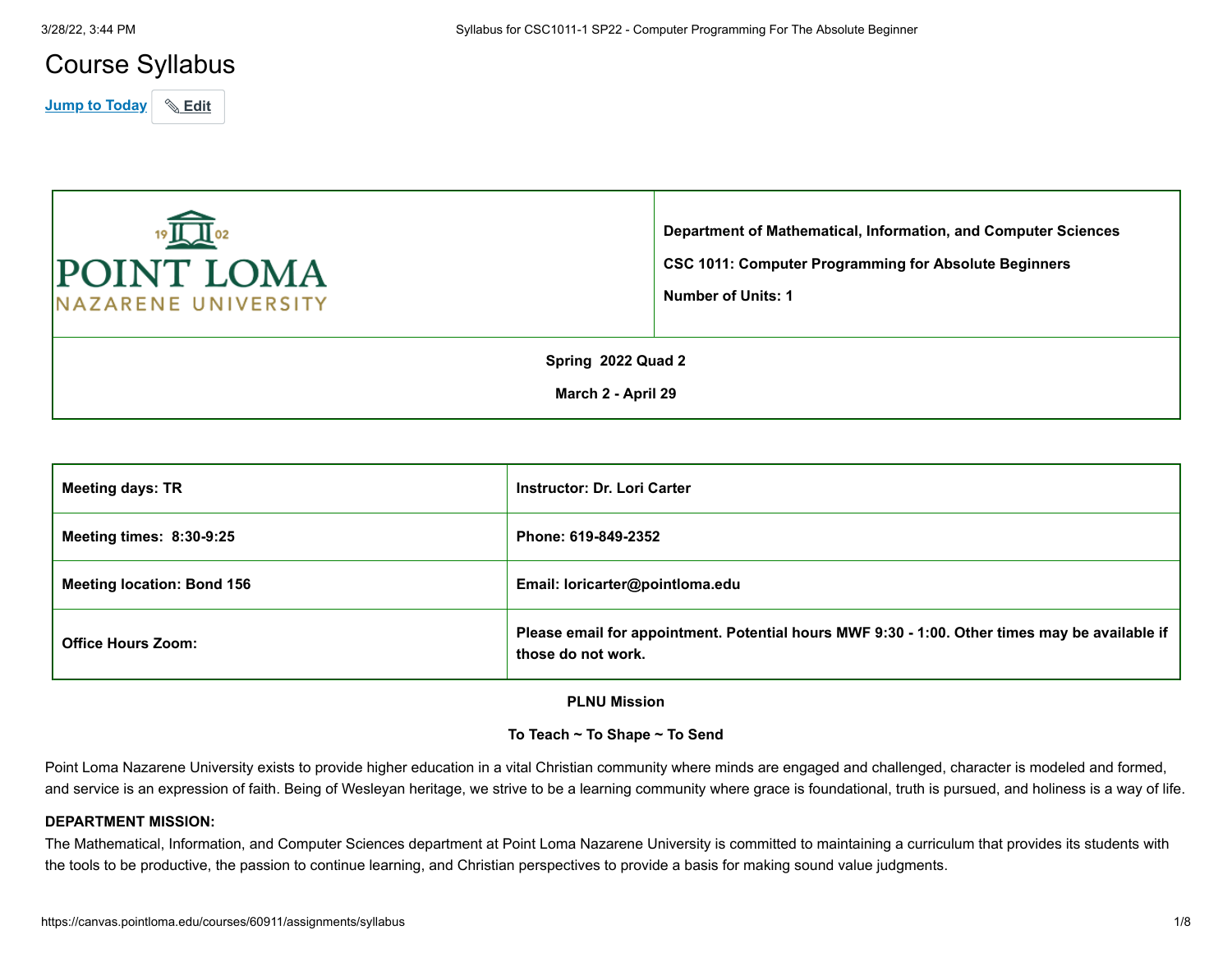## **HEALTH AND SAFETY UPDATE**

[It is expected that all students will abide by the health and safety standards set by the university. Here is a link to the most current](https://www.pointloma.edu/coronavirus-covid-19-information) **Health and Safety Guidelines. (https://www.pointloma.edu/coronavirus-covid-19-information)**

#### **COURSE DESCRIPTION**

A gentle introduction to computer programming/scripting in the Python language for those with no prior programming experience. Topics include the use/purpose of programming in the context of different academic disciplines along with the basics of writing code. Students will learn to write simple programs using input and output, conditional statements, loops, and graphics. This class is for anyone who wants to join the coding conversation or to gain a background for more rigorous programming courses.

#### **COURSE ORGANIZATION**

Lectures: Most classes will begin with a brief introduction to the lesson that day. Any related PowerPoint slides will be posted on Canvas. Lecture will typically be followed by some lab time where you have an opportunity to work on an exercise or a program related to what we talked about in the lecture. Attendance is important for learning and getting help with the material. Therefore, **participation is a part of your grade.**

**Homework/Classwork:** Homework will consist of working through the tutorials in the book along with any questions and programs assigned for the day. Homework is due to be posted on Canvas on Monday nights before midnight. For the programs you are required to write, you will embed a link to your Trinket. I do not accept late work except in the case of a documented emergency, but I will drop your lowest assignment. Assignments do not have to be complete to be turned in. Partial credit is awarded. There will be one inclass assignment worth 10 points.

**Final Project:** Your final project is a larger program that will be demonstrated on the last day of class. It is not a part of the regular homework, and cannot be dropped. Failure to turn in this assignment will result in a 0 for the assignment. Partial credit will be given for incomplete assignments turned in on time.

**Quizzes**: There will be five quizzes (1 programming and 4 written) given during the quad on Thursdays. These will contain questions about code and what you read about programming in the book during the previous week. Written quizzes are closed book and will be taken on Canvas. Doing your own work on completing the homework will help to prepare you for these. You will have a programming quiz on Thursday, March 31 where you will be asked to write a program without any help from a person. You will be allowed, however, to use the book, any notes, and any previous programs. Quizzes cannot be made up, but I will drop the lowest quiz. For a missed quiz, the first one will be dropped, and subsequent missed quizzes will receive a 0.

Final Exam: The final exam is scheduled for Tuesday at 7:30 of finals week and will cover everything discussed during the quad. It will be a written final exam composed of short answer questions. You may or may not be asked to write a program, but you will at least be asked to trace a program and determine what it does. You may be asked to find errors in the program, or alter it in some way. Missing the final exam except in the case of a documented emergency will likely result in a 0 for the exam.

## **COURSE LEARNING OUTCOMES**

- Students will understand what computer programming is.
- Students will be able to apply their technical knowledge to solve problems.

## **REQUIRED TEXTS AND RECOMMENDED STUDY RESOURCES**

*Computer Programming…Simply: A Brief Introduction to Computer Programming in Plain English*. Carter. Amazon LLC. (Text will be provided in PDF format)

Additional requirement: Computer with keyboard

## **COURSE CREDIT HOUR INFORMATION**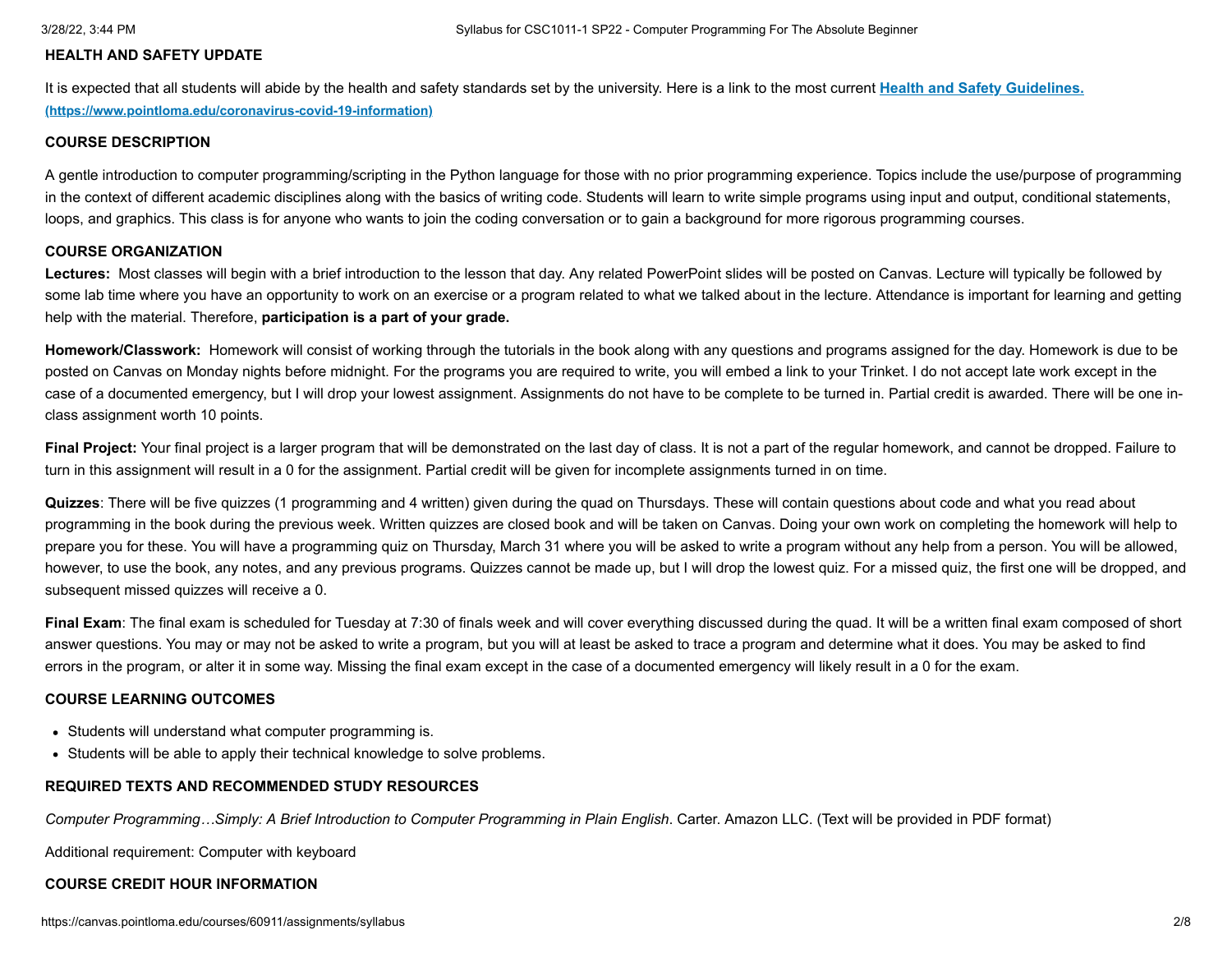In the interest of providing sufficient time to accomplish the stated Course Learning Outcomes, this class meets the PLNU credit hour policy for a 1 unit class delivered over 5 weeks. It is anticipated that students will spend a minimum of 37.5 participation hours per credit hour on their coursework. For this course, students will spend an estimated 37.5 total hours meeting the course learning outcomes. Time estimations for each part of the course are as follows:

| Activity                                         | Hours |
|--------------------------------------------------|-------|
| Class: lectures, group exercises, quizzes, exams | 10    |
| Reading                                          | 10    |
| Completing homework                              | 10    |
| Studying for exams and quizzes                   | 7.5   |
| Total                                            | 37.5  |

## **ASSESSMENT AND GRADING**

Student grades will be posted in the Canvas grade book no later than midnight on Tuesday of each week beginning in Week Two of this course. It is important to read the comments posted in the grade book as these comments are intended to help students improve their work. Final grades will be posted within one week of the end of the class. Grades will be based on the following:

| lHomework     | 30% |
|---------------|-----|
| Quizzes       | 30% |
| Participation | 8%  |
| Final Program | 7%  |
| Final Exam    | 25% |

## **Grade Scale Based on Percentages**

| LA 93-100 |                     |                             |                     | $ B+87-89 $ C+77-79 $ D+67-69 $ F Less than 60 |
|-----------|---------------------|-----------------------------|---------------------|------------------------------------------------|
| I A-90-92 |                     | B 83-86   C 73-76   D 63-66 |                     |                                                |
|           | $B-80-82$ $C-70-72$ |                             | $\mathsf{D}$ -60-62 |                                                |

## **INCOMPLETES AND LATE ASSIGNMENTS**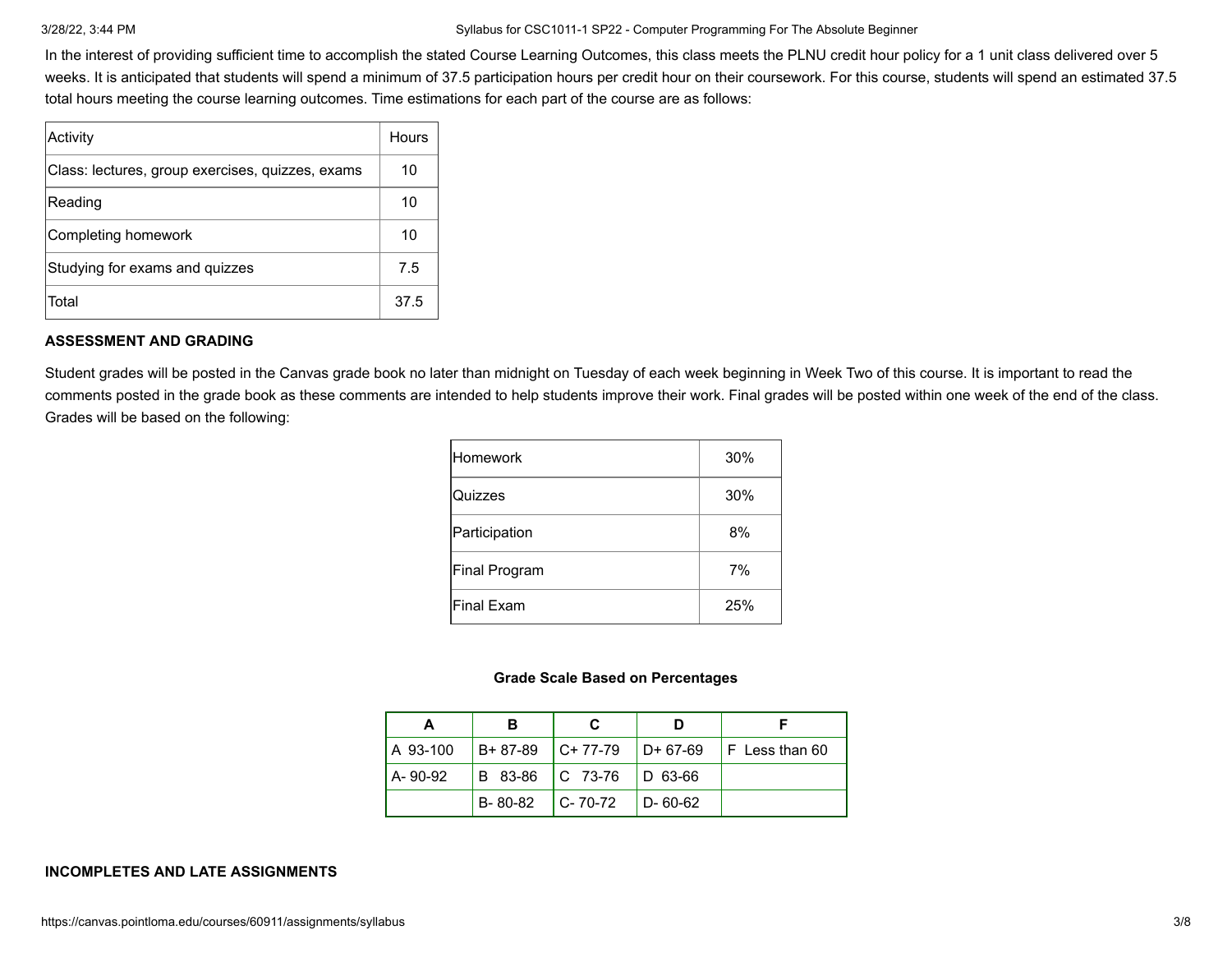In general, late assignments are not accepted. In the case of quizzes and homework assignments, the lowest score will be dropped. Partial credit is available on assignments turned in on time. Incompletes will only be assigned in extremely unusual circumstances.

## **PLNU COPYRIGHT POLICY**

Point Loma Nazarene University, as a non-profit educational institution, is entitled by law to use materials protected by the US Copyright Act for classroom education. Any use of those materials outside the class may violate the law.

## **PLNU ACADEMIC HONESTY POLICY**

Students should demonstrate academic honesty by doing original work and by giving appropriate credit to the ideas of others. Academic dishonesty is the act of presenting information, ideas, and/or concepts as one's own when in reality they are the results of another person's creativity and effort. A faculty member who believes a situation involving academic dishonesty has been detected may assign a failing grade for that assignment or examination, or, depending on the seriousness of the offense, for the course. Faculty should follow and students may appeal using the procedure in the university Catalog. See **Academic Policies [\(http://catalog.pointloma.edu/content.php?catoid=18&navoid=1278\)](http://catalog.pointloma.edu/content.php?catoid=18&navoid=1278)** for definitions of kinds of academic dishonesty and for further policy information.

## **PLNU ACADEMIC ACCOMMODATIONS POLICY**

PLNU is committed to providing equal opportunity for participation in all its programs, services, and activities. Students with disabilities may request course-related accommodations by contacting the Educational Access Center (EAC), located in the Bond Academic Center (**EAC@pointloma.edu (https://mail.google.com/mail/? view=cm&fs=1&tf=1&to=EAC@pointloma.edu)** [or 619-849-2486\). Once a student's eligibility for an accommodation has been determined, the EAC will issue an acade](https://mail.google.com/mail/?view=cm&fs=1&tf=1&to=EAC@pointloma.edu)mic accommodation plan ("AP") to all faculty who teach courses in which the student is enrolled each semester.

PLNU highly recommends that students speak with their professors during the first two weeks of each semester/term about the implementation of their AP in that particular course and/or if they do not wish to utilize some or all of the elements of their AP in that course.

Students who need accommodations for a disability should contact the EAC as early as possible (i.e., ideally before the beginning of the semester) to assure appropriate accommodations can be provided. It is the student's responsibility to make the first contact with the EAC.

## **PLNU ATTENDANCE AND PARTICIPATION POLICY**

Regular and punctual attendance at all **synchronous** class sessions is considered essential to optimum academic achievement. If the student is absent for more than 10 percent of class sessions (virtual or face-to-face), the faculty member will issue a written warning of de-enrollment. If the absences exceed 20 percent, the student may be de-enrolled without notice until the university drop date or, after that date, receive the appropriate grade for their work and participation. In some courses, a portion of the credit hour content will be delivered **asynchronously** [and attendance will be determined by submitting the assignments by the posted due dates. See](https://catalog.pointloma.edu/content.php?catoid=46&navoid=2650#Class_Attendance) **Academic Policies (https://catalog.pointloma.edu/content.php?catoid=46&navoid=2650#Class\_Attendance)** in the Undergraduate Academic Catalog. If absences exceed these limits but are due to university excused health issues, an exception will be granted.

## **Asynchronous Attendance/Participation Definition**

A day of attendance in asynchronous content is determined as contributing a substantive note, assignment, discussion, or submission by the posted due date. Failure to meet these standards will result in an absence for that day. Instructors will determine how many asynchronous attendance days are required each week.

## **CLASS ENROLLMENT:**

It is the student's responsibility to maintain his/her class schedule. Should the need arise to drop this course (personal emergencies, poor performance, etc.), the student has the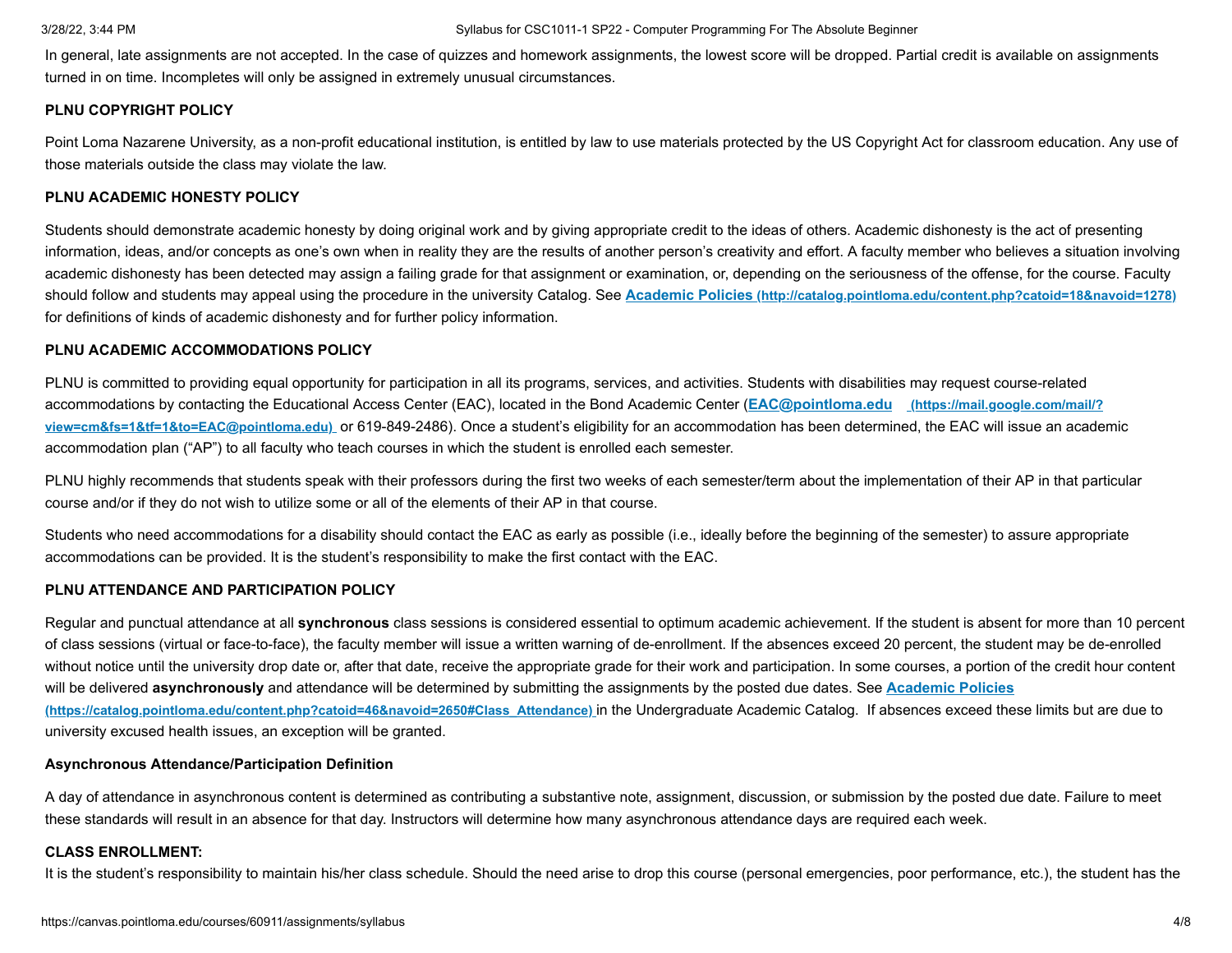responsibility to follow through (provided the drop date meets the stated calendar deadline established by the university), not the instructor. Simply ceasing to attend this course or failing to follow through to arrange for a change of registration (drop/add) may easily result in a grade of F on the official transcript.

## **SPIRITUAL CARE**

Please be aware PLNU strives to be a place where you grow as whole persons. To this end, we provide resources for our students to encounter God and grow in their Christian faith.

[If students have questions, a desire to meet with the chaplain or have prayer requests you can contact the](https://www.pointloma.edu/offices/spiritual-development) **Office of Spiritual Development (https://www.pointloma.edu/offices/spiritual-development)**

## **USE OF TECHNOLOGY**

Since most courses will have online components, in order to be successful in the online environment, you'll need to meet the minimum technology and system requirements; please refer to the *Technology and System Requirements* **[\(https://help.pointloma.edu/TDClient/1808/Portal/KB/ArticleDet?ID=108349\)](https://help.pointloma.edu/TDClient/1808/Portal/KB/ArticleDet?ID=108349)** information. Additionally, students are [required to have headphone speakers compatible with their computer available to use. If a student is in need of technological resources please contact](mailto:student-tech-request@pointloma.edu) **student-techrequest@pointloma.edu (mailto:student-tech-request@pointloma.edu)** .

Problems with technology do not relieve you of the responsibility of participating, turning in your assignments, or completing your class work.

## **State Authorization:**

State authorization is a formal determination by a state that Point Loma Nazarene University is approved to conduct activities regulated by that state. In certain states outside California, Point Loma Nazarene University is not authorized to enroll online (distance education) students. If a student moves to another state after admission to the program and/or enrollment in an online course, continuation within the program and/or course will depend on whether Point Loma Nazarene University is authorized to offer distance [education courses in that state. It is the student's responsibility to notify the institution of any change in his or her physical location.](https://www.pointloma.edu/offices/office-institutional-effectiveness-research/disclosures) Refer to the map on **State Authorization (https://www.pointloma.edu/offices/office-institutional-effectiveness-research/disclosures)** to view which states allow online (distance education) outside of California.

## **Final Exam: Date and Time:**

The final exam date and time is set by the university at the beginning of the semester and may not be changed by the instructor. This schedule can be found on the university website and in th course calendar. No requests for early examinations will be approved. Only in the case that a student is required to take three exams during the same day of finals week, is an instructor authorized to consider changing the exam date and time for that particular student.

## Anticipated Schedule

|    | Monday | Tuesday | Wed                                                      | Thursday            | ∣Fri |
|----|--------|---------|----------------------------------------------------------|---------------------|------|
|    | 28     | Mar 1   | $\vert$ Quad 2 classes $\vert$ Syllabus, CH 1-2<br>start | Get Trinket working |      |
| 17 |        | 8       | ΙQ                                                       | $ 10\rangle$        | 11   |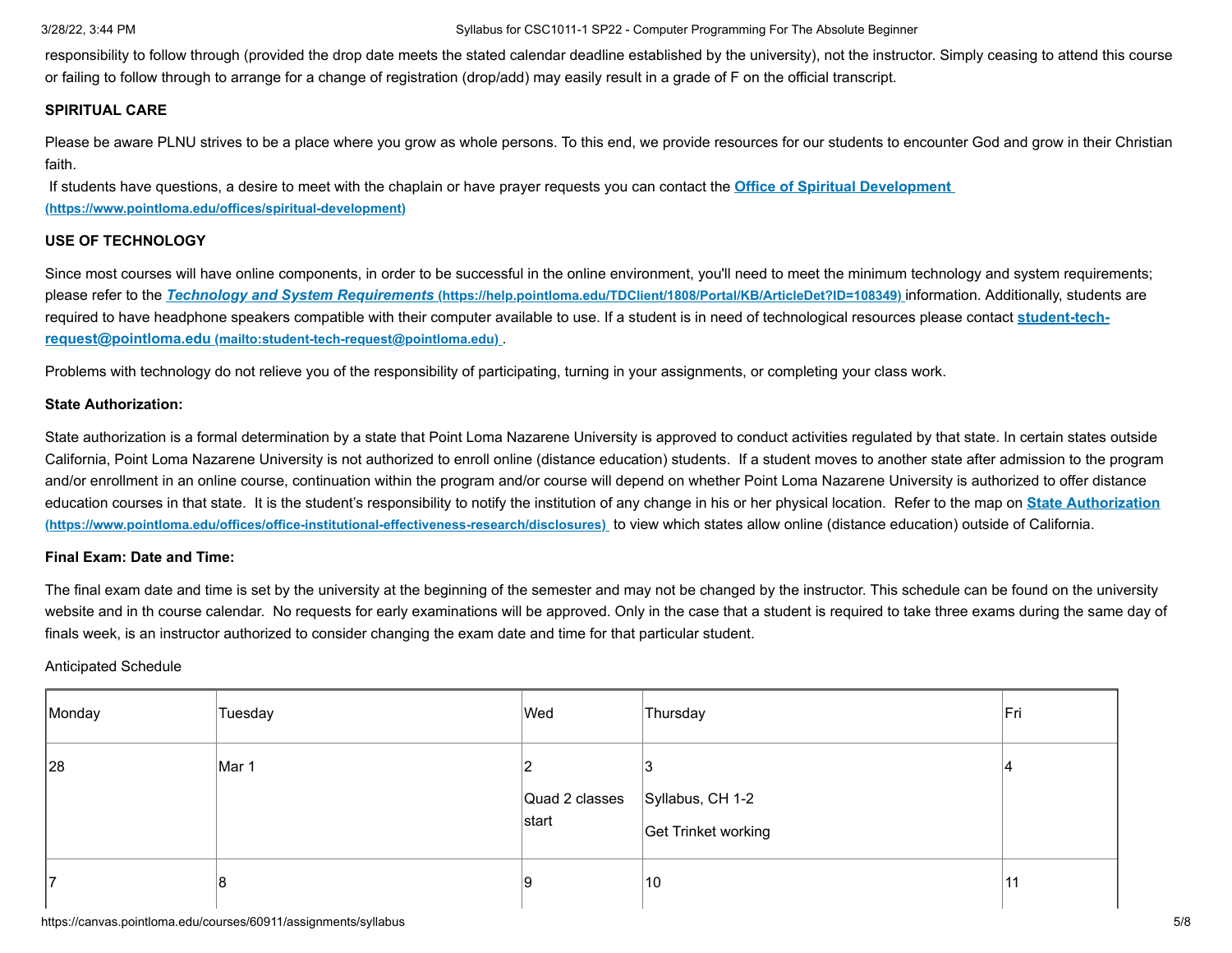| Spring break                                | Spring break                                                                       | Spring break | Spring break                                                   | Spring break     |
|---------------------------------------------|------------------------------------------------------------------------------------|--------------|----------------------------------------------------------------|------------------|
| 14<br>Ch 1-2 questions due                  | 15<br>Chapter 3.1-3.4                                                              | 16           | 17<br>Written quiz ch 1-2<br>Lecture: Chapter 3.5-3.8          | 18               |
| 21                                          | 22<br>Chapter 3 questions due Lecture: Chapter 4, graphics                         | 23           | $ 24\rangle$<br>Written quiz ch 3<br>Chapter 5.1 if statements | 25               |
| 28<br>lab due                               | 29<br>Chapter 4 questions and More if statements $-$ finish ch 5                   | 30           | 31<br>Programming quiz                                         | Apr 1            |
| 4                                           | 5<br>Chapter 5 questions due   In class exercise (10 pts)<br>Predictive algorithms | 6            | 7<br>Written quiz ch 4-5<br>Start Chapter 6 loops              | 8                |
| 11                                          | 12<br>Finish chapter 6                                                             | 13           | 14 <br>Easter brk                                              | 15<br>Easter brk |
| 18<br>Easter brk<br>Chapter 6 questions due | 19<br>More loops ch 7                                                              | 20           | 21<br>Written quiz ch 6-7<br>Start chapter 8                   | 22               |

https://canvas.pointloma.edu/courses/60911/assignments/syllabus 6/8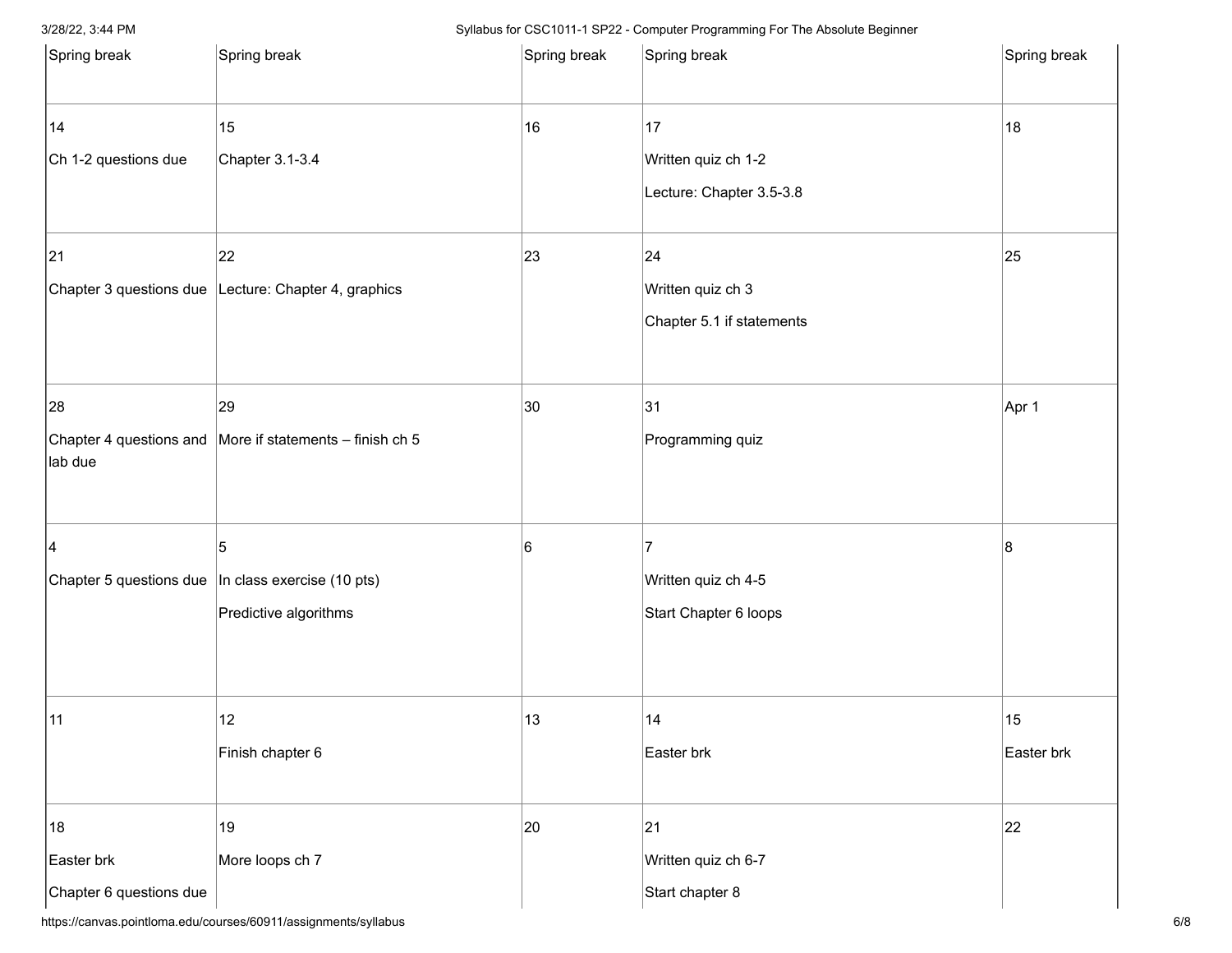| 25                    | 26         | 27     | 28                                                  | 29     |
|-----------------------|------------|--------|-----------------------------------------------------|--------|
| Chapter 7-8 questions | Project    |        | Demo projects                                       |        |
| due                   |            |        | Python on other platforms, and with other versions. |        |
|                       |            |        | Questions on exam                                   |        |
| May 2                 | Final 7:30 | Finals | Finals                                              | Finals |
| Finals                |            |        |                                                     |        |

# Course Summary:

| <b>Date</b>      | <b>Details</b>                                                                                         | <b>Due</b>     |
|------------------|--------------------------------------------------------------------------------------------------------|----------------|
| Mon Mar 14, 2022 | <b>WK1 Homework</b><br>駗<br>(https://canvas.pointloma.edu/courses/60911/assignments/770297)            | due by 11:59pm |
| Thu Mar 17, 2022 | 國<br><b>Quiz 1 Chapters 1-2</b><br>(https://canvas.pointloma.edu/courses/60911/assignments/770385)     | due by 8:45am  |
| Mon Mar 21, 2022 | 國<br><b>WK2 Homework</b><br>(https://canvas.pointloma.edu/courses/60911/assignments/774025)            | due by 11:59pm |
| Thu Mar 24, 2022 | 國<br><b>Quiz 2 Chapter 3</b><br>(https://canvas.pointloma.edu/courses/60911/assignments/770462)        | due by 8:45am  |
|                  | <b>A WK3 Homework</b><br>(https://canvas.pointloma.edu/courses/60911/assignments/770298)               | due by 11:59pm |
| Mon Mar 28, 2022 | 國<br><b>WK3 Homework</b><br>(https://canvas.pointloma.edu/courses/60911/assignments/770301)            | due by 11:59pm |
| Thu Mar 31, 2022 | 國<br><b>Quiz 3 Programming Quiz</b><br>(https://canvas.pointloma.edu/courses/60911/assignments/770463) | due by 9:20am  |